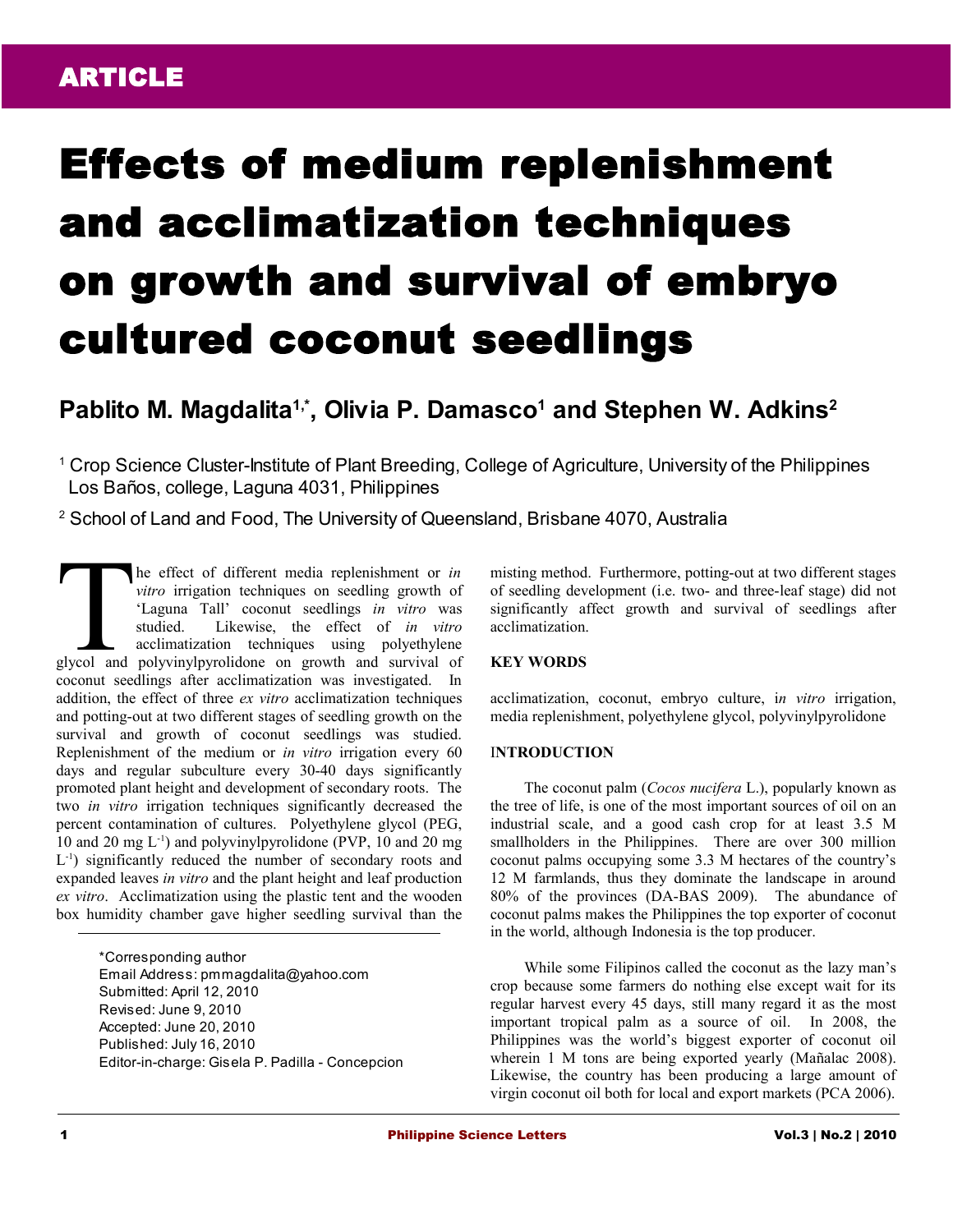Despite this, coconut producers are experiencing low, and ever declining yields. The reason for this is that coconut production is constrained by a number of problems like the pest *Brontispa longissima*, poor nutrition due to lack of fertilizers, destructive typhoons, lack of good quality planting materials and aging palms that were planted many years ago using unselected types. The old plantations need to be replanted with new, high-yielding and disease resistant varieties. For this reason, the Philippine Coconut Authority (PCA) has been active in implementing a national program on planting and replanting of coconuts and fertilization is an important part of it. However, replacement of the old palms with new ones is constrained by lack of planting materials.

The limited number of good planting materials using whole nuts is the main constraint for the multiplication of new varieties to be used for massive replanting. A practical solution to this problem is the embryo culture of zygotic embryos giving rise to whole seedlings or vegetative multiplication using inflorescence tissues via somatic embryogenesis of superior varieties. This strategy provides a solution for the production of uniform planting materials.

Zygotic embryo culture of coconut has been used for rescuing embryos of high value coconut mutants, e.g. "makapuno", which have a jelly-like, endosperm tissue, and establishing seedlings from them (De Guzman and Del Rosario 1974; Cedo 2002, 2005; Assy-Bah 1986; Rillo and Paloma 1992a). In addition, the technique can be used for *in vitro* selection for various whole-plant traits like drought tolerance (Karunaratne et al. 1991) and for cryopreservation of coconut germplasm (Assy-Bah and Engelmann 1992; Malaurie et al. 2002; Sisunandar et al. 2005).

*In vitro* culture of coconut is found to be influenced by some factors. Polyethylene glycol (PEG), an osmotically active agent, is found to reduce the osmotic potential of the liquid medium that could induce the development of more adventitious roots needed for growth and development of tissue cultured plants. This chemical compound has been used in the tissue culture of grapes (Dami and Hughes 1997). Another compound polyvinylpyrolidone (PVP), has been reported to absorb phenolics through hydrogen bonding, thus preventing tissue oxidation and browning, and hence avoiding tissue damage (George and Sherrington 1984). When supplemented into the basal medium, PVP induces the development of good root system, e.g., in oak (*Quercus robur* L.) microcuttings (Malà et al. 2000). *Ex vitro* acclimatization using the plastic tent method and with misting has been shown effective for hardening coconut seedlings (Rillo and Paloma 1992b) and promoting 85-100% seedling survival (Cedo 2005). Orense et al. (2006) also observed that the use of a communal humidity tent for *ex vitro* establishment of embryo cultured coconuts resulted in 100% survival.

While it has been reported that specific *ex vitro*

acclimatization techniques, medium replenishment and PEGmediated acclimatization influenced seedling recovery of "makapuno" coconuts (Cedo 2005, Rivera and Santos 2003, Orense et al. 1995, Rillo and Paloma 1992b), the use of these techniques for normal embryos of 'Laguna Tall' coconut has not yet been investigated. This study aims to investigate the effect of the following: i) medium replenishment or *in vitro* irrigation on growth and contamination of cultures, ii) chemicalsupplementation (i.e., PEG and PVP) on the *in vitro* growth and *ex vitro* survival of seedlings, iii) three acclimatization techniques on growth and seedling survival *ex vitro*, and iv) potting-out at two different stages of seedling growth on the *ex vitro* survival and growth of coconut seedlings.

#### **MATERIALS AND METHODS**

#### **Collection and preparation of coconut embryo explants**

The source of materials used for embryo culture was 10 to 11 months old coconuts obtained from a coconut farm in San Pablo City, Laguna, Philippines. The nuts were split open and the embryo plugs or cylinders were extracted using a stainless steel cork borer (size no. 10). The embryo plugs or cylinders were collected in a sterile plastic beaker containing sterile distilled water and then transferred to a sterile plastic bag before they were taken to the laboratory for disinfection. Initial sterilization of the embryo cylinders was done by washing with tap water three times followed by washing with  $95\%$  (v/v) ethanol for five minutes, and rinsing twice with sterile tap water. Disinfection of embryo plugs followed using pure commercial bleach for 20 minutes, and rinsed five times with sterile tap water (Rillo 1995). The embryos were isolated from the cylinders using a pair of sterile forceps and scalpel inside a sterile laminar flow cabinet, and collected in a sterile Erlenmeyer flask. All the isolated embryos were soaked in 10% (v/v) bleach for five minutes, and rinsed five times with sterile distilled water (Rillo 1995). In general, the embryos were germinated using the Y3 liquid medium (Eeuwens 1976) placed in 25 x 150 mm test tubes covered with plastic caps. Sucrose  $(6.0\%$ , w/v) plus activated charcoal  $(0.1\%$ , w/v) were added to the culture medium. The pH of the medium was adjusted to 5.7 using 0.1 N NaOH or HCl before autoclaving at 120ºC at 15 psi for 20 minutes. They were allowed to grow for four weeks, and then sub-cultured in semi-solid medium (0.35%, w/v Bacto-agar) with reduced sucrose (4.5%, w/v) and placed in 125 mL volume polycarbonate tubes for another four weeks. After this period, the germinated seedlings were grown for 16 weeks, subcultured into 400 mL volume bottles containing 100 mL liquid medium. All cultures were incubated at  $25\pm1$  °C under 16 hours light (120  $\mu$ mol m<sup>-2</sup>s<sup>-1</sup>) and eight hours darkness. The germinated seedlings were subcultured into the desired fresh medium on a regular basis. For the medium replenishment experiments, the previous medium was decanted every 60 days for four months and replaced with fresh medium. One batch of embryos was inoculated in the same medium and germinated for two months then cultured on the same medium supplemented with different concentrations of PEG and PVP and incubated for two months.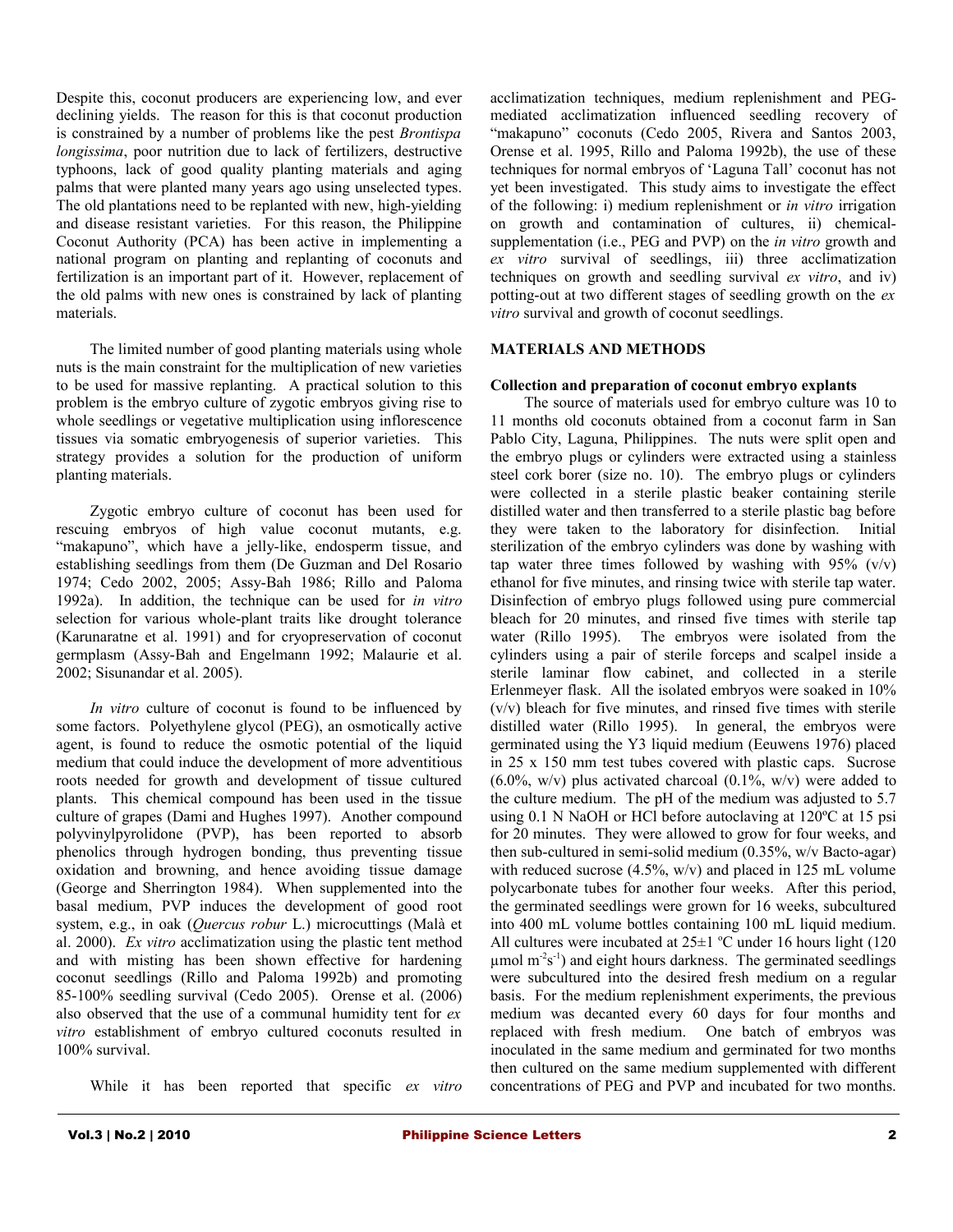Embryos used as control were inoculated in the same medium devoid of PEG and PVP. Another batch of embryos was germinated for two months in  $GA_3$ -supplemented (30  $\mu$ M) liquid Y3 medium and the resulting seedlings were used for the experiments on medium replenishment or *in vitro* irrigation for four months and *ex vitro* acclimatization.

#### **Effect of different medium replenishment techniques on seedling growth** *in vitro* **and percent contamination of cultures**

The effect of different medium replenishment techniques on *in vitro* growth was tested on two-month old pre-germinated coconut seedlings that were subcultured regularly during the first two months. Three treatments, namely: i) regular subculture every 30-40 days for four months with four subcultures, ii) *in vitro* irrigation every 60 days for four months with two times *in vitro* irrigation, and iii) *in vitro* irrigation every 60 days for four months with two times *in vitro irrigation* with coir fiber support, were used. Treatment 1 involves the transferring of the cultures onto fresh Y3 liquid medium every 30-40 days, while treatment 2 involves the removal of the old medium and replenishment with fresh Y3 medium on the same culture vessel every 60 days. Treatment 3 is the same as Treatment 2 except that the bottom of the culture vessel is overlaid with sterilized coir fiber as support to test if it will promote the growth of seedlings. The growth response *in vitro* including plant height, number of expanded leaves, number of secondary roots and percent contamination were assessed.

#### **Effect of polyethylene glycol (PEG)- and polyvinylpyrolidone (PVP)-supplemented medium on seedling growth**

The effect of polyethylene glycol (PEG) and polyvinylpyrolidone (PVP) on the *in vitro* and *ex vitro* growth of coconut seedlings was studied using two-month old pregerminated seedlings. Three concentrations of PEG and PVP (0, 10, 20 mg  $L^{-1}$ ) were used as treatments. These different concentrations were added independently into the Y3 liquid medium. Pre-germinated seedlings on Y3 liquid medium (two months old) and further incubated in the PEG- and PVPsupplemented medium for eight weeks were assessed for number of expanded leaves, and number of secondary roots. The seedlings were then acclimatized *ex vitro* using the plastic tent method. Assessment of selected growth parameters such as plant height, number of expanded leaves and percent survival was done one month after acclimatization.

#### **Effect of** *ex vitro* **acclimatization techniques on seedling growth and survival**

The effect of 3 different *ex vitro* acclimatization techniques was tested using 3-month-old coconut seedlings at the three-leaf stage. The cultures while still inside the vessels were taken out of the laboratory and placed in a bench inside the greenhouse for one week under partial shade provided by a black net, afterwhich, they were taken out of the culture vessels and the roots were washed thoroughly in running tap water. The roots were dipped in Benlate<sup>TM</sup> fungicide solution (2 g L<sup>-1</sup>) for 15 min

before planting in sterilized potting mixture composed of garden soil and coir dust (1:1, w/w) in 12 cm diameter plastic pots. Three treatments, namely: acclimatization by misting, use of plastic tent, and use of wooden box humidity chamber were used. The seedlings were acclimatized in each treatment for 1 month before growth parameters such as plant height, number of expanded leaves, girth width, leaf length and leaf width were taken. The percent survival of seedlings was also assessed.

#### **Effect of potting-out at different stages of seedling development on growth and survival**

The effect of potting-out at two different stages of seedling development on the growth and survival of *in vitro* grown coconut seedlings after acclimatization for one month using the wooden box humidity chamber was assessed. The seedlings were prepared for *ex vitro* acclimatization following the procedures mentioned above. Two treatments using two- and three-leaf stages of seedling development were used for acclimatization. Each treatment was replicated three times with 10 samples per treatment. Growth parameters such as plant height, number of expanded leaves, girth width, leaf length and leaf width were taken. Percent survival of seedlings was also assessed.

#### **Statistical design and analyses**

All experiments were conducted in completely randomized design (CRD). All treatments were replicated three times with 10 samples per treatment giving a total of 30 samples. The data gathered, including plant height, number of expanded leaves, number of secondary roots, girth width, leaf length, leaf width, percent contamination and seedling survival, were subjected to analysis of variance (ANOVA). Significant differences between treatment means were detected using least significant difference (LSD). The t-test was used to test the difference between treatment means for growth parameters (plant height, number of expanded leaves, girth width, leaf length and leaf width) and seedling survival after acclimatization of two- and three-leaf stage coconut seedlings. The SAS Program version 8.0 (SAS System 1985; Cary, North Carolina) was used for the analysis of the data gathered.

#### **RESULTS AND DISCUSSION**

#### **Effect of different medium replenishment techniques on seedling growth and contamination of cultures**

The three different techniques for medium replenishments of coconut seedlings significantly affected the plant height, number of expanded leaves, number of secondary roots and percent contamination of cultures (Table 1). *In vitro* irrigation of cultures after 60 days (two times *in vitro irrigation*) with no coir fiber support significantly promoted the number of expanded leaves. The plant height and the number of secondary roots were also promoted but not significantly different from regular subculture after 30-40 days. In contrast, *in vitro* irrigation after 60 days of culture (two times *in vitro irrigation*) and with dried coir fiber support did not promote plant height,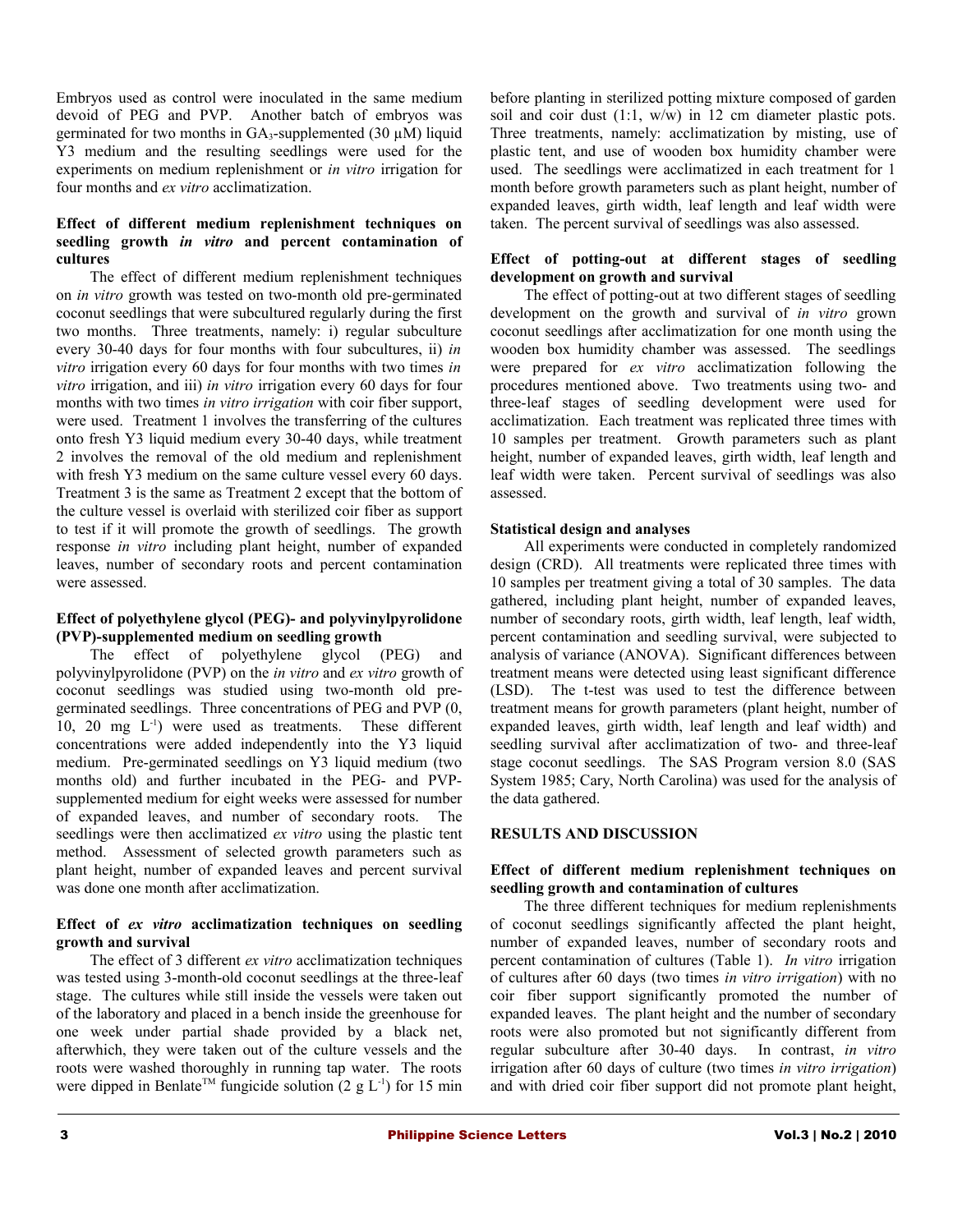**Table 1.** Growth response of pre-germinated two-month old 'Laguna Tall' coconut seedlings after four months to medium replenishment or *in vitro* irrigation and regular subculture

| <b>Techniques for medium replenishment</b>                                                 | <b>Plant height</b><br>(cm) | <b>Expanded</b><br>leaves | <b>Secondary</b><br>roots | Contamination<br>$(\%)$ |
|--------------------------------------------------------------------------------------------|-----------------------------|---------------------------|---------------------------|-------------------------|
| Regular subculture every 30-40 days                                                        | 17.2 <sup>a</sup>           | 21 <sup>b</sup>           | 2.6 <sup>a</sup>          | 58.0 $a$                |
| Medium replenishment or in vitro<br>irrigation after 60 days                               | 18.1 <sup>a</sup>           | 2.7 <sup>a</sup>          | 2.5 <sup>a</sup>          | 21.0 <sup>b</sup>       |
| replenishment or in vitro<br>Medium<br>irrigation after 60 days with coir fiber<br>support | 14.3 <sup>b</sup>           | 1.8 <sup>b</sup>          | 12 <sup>b</sup>           | 22.0 <sup>b</sup>       |

Means with the same letter superscript are not significantly different at 5% level by LSD

**Table 2.** Growth response and *ex vitro* survival of 'Laguna Tall' coconut seedlings treated with different concentrations of polyethylene glycol (PEG) and polyvinylpyrolidone (PVP)

|                   | In vitro growth response  |                           | Ex vitro growth response after one month |                           |                   |  |
|-------------------|---------------------------|---------------------------|------------------------------------------|---------------------------|-------------------|--|
| PEG (mg $L^1$ )   | <b>Expanded</b><br>leaves | <b>Secondary</b><br>roots | <b>Plant</b><br>height<br>(mm)           | <b>Expanded</b><br>leaves | Survival (%)      |  |
| 0                 | 1.68 <sup>a</sup>         | 17.0 $a$                  | 34.1 <sup>a</sup>                        | 3.4 <sup>a</sup>          | 88.0 <sup>a</sup> |  |
| 10                | 0.49 <sup>b</sup>         | 2.7 <sup>b</sup>          | 11.5 <sup>b</sup>                        | 2.2 <sup>b</sup>          | 92.0 <sup>a</sup> |  |
| 20                | 0.18 <sup>b</sup>         | 5.3 <sup>b</sup>          | 12.3 <sup>b</sup>                        | 1.6 <sup>b</sup>          | 74.0 <sup>a</sup> |  |
| $PVP$ (mg $L^1$ ) |                           |                           |                                          |                           |                   |  |
| 0                 | 1.71 <sup>a</sup>         | 17.0 <sup>a</sup>         | 34.2 <sup>a</sup>                        | 3.5 <sup>a</sup>          | 81.0 <sup>a</sup> |  |
| 10                | 0.60 <sup>b</sup>         | 6.0 <sup>b</sup>          | 15.2 <sup>b</sup>                        | 2.9 <sup>b</sup>          | 82.0 <sup>a</sup> |  |
| 20                | 0.90 <sup>b</sup>         | 7.0 <sup>b</sup>          | 15.1 <sup>b</sup>                        | 1.9 <sup>b</sup>          | 83.0 <sup>a</sup> |  |

Means with the same letter superscript are not significantly different at 5% level by LSD

number of expanded leaves and number of secondary roots. This result suggests that the dried coir fiber did not support the growth of coconut seedlings *in vitro*. Coir fiber can be onsidered a suppressive substrate (Hyder et al. 2009) that contains tannins, glucoronic acid and uronic acid that makes it acidic which is possibly inhibitory to growth of coconut seedlings. This further suggests that *in vitro* irrigation can support the growth and development of germinated coconut seedlings. The growth accumulation for four months while they are under *in vitro* irrigation is possibly promoted by the remaining minerals still present in the old culture medium even after 30 days, and the new and enriched culture medium that was irrigated into the culture vessel after 60 days. The present result corroborated with the previous findings of Cedo (2002) that in the original medium, not all nutrients were utilized by the germinating seedling. Significant amounts of nitrogen, phosphorus and zinc were absorbed but other elements like potassium, calcium, iron, manganese, and copper were not absorbed; hence, they serve as sources of nutrients in addition to the new medium irrigated into the culture.

Furthermore, the percent contamination of cultures was also significantly affected (Table 1). It was significantly reduced in cultures that were irrigated after 60 days compared to those that were subcultured regularly after 30-40 days, which had very high contamination. This reduced contamination is possibly due to the irrigation technique that was done because there is minimal exposure of the cultured seedlings to possible contaminants from outside the vessel. For big cultures like the coconut seedling, it is very practical to allow them to remain inside the culture vessel and just replenish the medium to minimize the chances of contamination.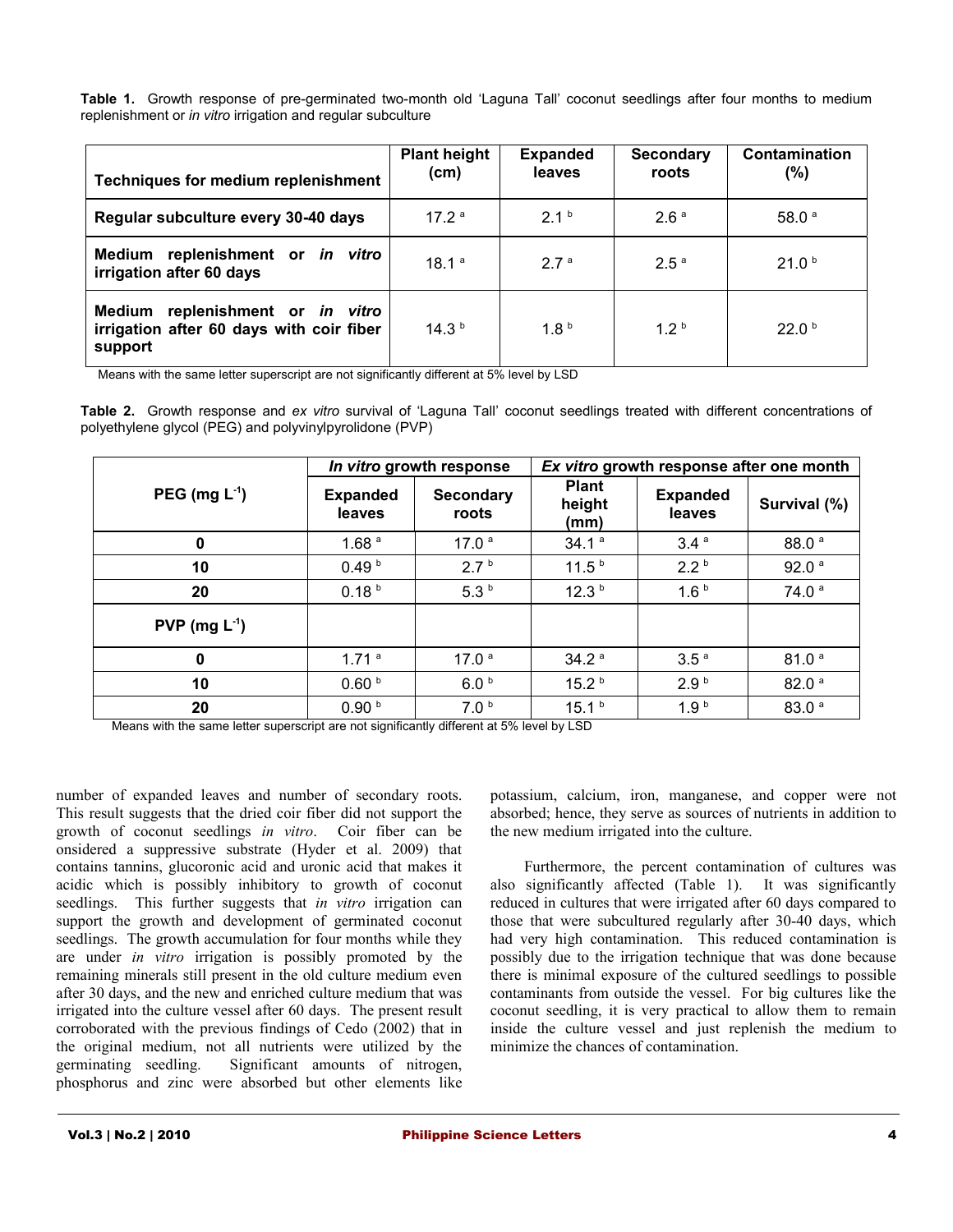**Table 3.** Growth response and survival of three-leaf stage (three months old) embryo culture-derived 'Laguna Tall' coconut seedlings acclimatized *ex vitro* for one month using three different techniques

| <b>Techniques</b><br>ex-vitro<br>for<br>acclimatization | <b>Plant</b><br>height<br>$(mm)^{ns}$ | <b>Expanded</b><br>leaves <sup>ns</sup> | Girth<br>width<br>(mm) $^{\sf ns}$ | Leaf<br>length<br>$(mm)^{ns}$ | Leaf<br>width<br>(mm) $^{\sf ns}$ | <b>Survival</b><br>(%) |
|---------------------------------------------------------|---------------------------------------|-----------------------------------------|------------------------------------|-------------------------------|-----------------------------------|------------------------|
| <b>Misting</b>                                          | 75.0                                  | 2.1                                     | 1.1                                | 50.0                          | 2.8                               | 62.5 <sup>b</sup>      |
| <b>Plastic tent</b>                                     | 78.0                                  | $2.2^{\circ}$                           | 1.2                                | 57.0                          | 3.0                               | 81.7 <sup>a</sup>      |
| Wooden box chamber                                      | 80.0                                  | 2.3                                     | 1.3                                | 60.0                          | 4.0                               | 82.2 <sup>a</sup>      |

Means with the same letter superscript are not significantly different at 5% level by LSD

ns = not significantly different

**Table 4.** Growth response and survival of two- (two months after explanting) and three-leaf stage (three months after explanting) embryo culture-derived 'Laguna Tall' coconut seedlings acclimatized *ex vitro* for one month using the wooden box humidity chamber

| Stage of seedling growth | <b>Plant</b><br>height<br>$(mm)^{ns}$ | <b>Expanded</b><br>leaves <sup>ns</sup> | Girth<br>width<br>(mm)"s | Leaf<br>length<br>$(mm)^{ns}$ | Leaf<br>width<br>$(mm)^{ns}$ | <b>Survival</b><br>$(%)^{ns}$ |
|--------------------------|---------------------------------------|-----------------------------------------|--------------------------|-------------------------------|------------------------------|-------------------------------|
| <b>Two-leaf</b>          | 60.0                                  | 2.3                                     | 1.7                      | 57.0                          | 9.0                          | 83.5                          |
| <b>Three-leaf</b>        | 67.0                                  | 2.4                                     | 1.4                      | 60.0                          | 7.0                          | 84.2                          |

ns = not significantly different at 5% level by t-test

#### **Effect of polyethylene glycol-supplemented medium on seedling growth**

Compared to the control, PEG concentrations at 10 and 20 mg  $L<sup>-1</sup>$  inhibited significantly the number of expanded leaves, and the number of secondary roots (Table 2). These results corroborated the previous report that PEG is inhibitory to growth of germinating coconut embryos (Pech y Ake et al. 2002). This inhibition of growth and morphogenesis may be caused by the high osmotic potential of the culture medium due to PEG and high sucrose concentration (6.0%, w/v) placed in the medium. This also caused the formation of suberised tissue surfaces, hence limiting nutrient absorption by the plant. PEG has been reported to reduce the formation of apogamous buds giving rise to leaf formation from the prothalli of the bracken fern (*Pteridium aquilinum*) (Whittier and Steeves 1960), and the reduction on the rate of callus growth of *Fraxinus pennsylvanica* stem sections (Doley and Leyton 1970).

These results are contrary to the previous report that PEG can decrease the osmotic potential of the liquid medium, thereby allowing the plant to absorb more nutrients. Thus, there is enhanced development of more adventitious roots as has been observed in the *in vitro* hardening of 'Valiant' grape (*Vitis vinifera* L.) (Dami and Hughes 1997). The difference may be due to the genotypic response to PEG of the species used, suggesting that the effect of PEG on growth promotion could be

species- or genotype-dependent.

The different PEG concentrations also decreased the growth *ex vitro* in terms of plant height and the number of expanded leaves. This decrease in growth is possibly a carryover of the inhibited growth observed while the seedlings are still growing *in vitro*. In addition, the different PEG concentrations had no significant effect on the survival of acclimatized seedlings *ex vitro*. This contrasts with the result of Orense et al. (1995) who noted a decrease in survival of PEGtreated embryo cultured seedlings. The difference could be due to the PEG concentrations and the kind of embryos ("makapuno" vs. normal) used in the two separate studies. Overall, the inhibited growth of coconut seedlings both *in vitro* and *ex vitro*, and the insignificant surviving capacity of seedlings in the different treatments, imply that PEG is not necessary for promoting growth and *ex vitro* survival of coconut seedlings.

#### **Effect of polyvinylpyrolidone-supplemented medium on seedling growth**

Polyvinylpyrolidone (PVP) concentrations of 10 and 20 mg L -1 significantly inhibited the growth of 'Laguna Tall' coconut seedlings *in vitro* in terms of number of expanded leaves and number of secondary roots in comparison with the control (Table 2). The present finding is in contrast with the previous report of Malà et al. (2000) indicating that PVP induced the development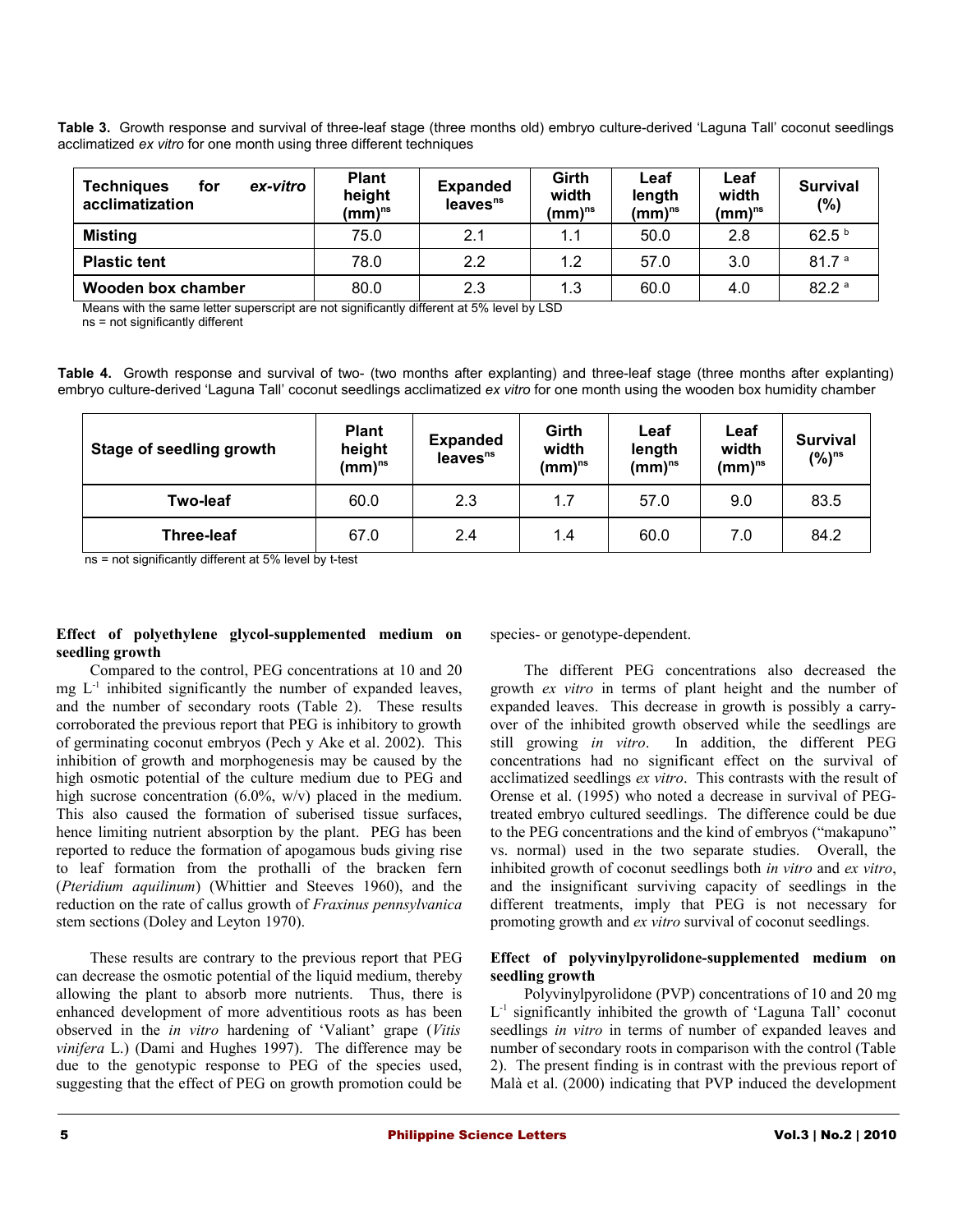

**Figure 1.** Acclimatization *ex vitro* of three-leaf stage (three months old) coconut seedlings using the plastic tent method (A), and the wooden box humidity chamber provided with plastic cover (B). Seedlings acclimatized inside the wooden box humidity chamber had better quality leaves that are well formed and shinier than those acclimatized using the plastic tent method.

#### of root system in oak (*Quercus robur* L.) microcuttings.

The same PVP concentrations significantly reduced the plant height and the number of expanded leaves *ex vitro*. However, the various PVP concentrations did not affect the percent survival of seedlings after *ex vitro* acclimatization. The result suggests that PVP is not necessary for coconut tissue culture. Corollary to this finding, Damasco (2002) indicated that PVP has only minimal effect on the *in vitro* growth and *ex vitro* survival of coconut seedlings.

#### **Effect of three** *ex vitro* **acclimatization techniques on seedling growth and survival**

The three techniques for *ex vitro* acclimatization using misting, plastic tent and wooden box humidity chamber did not significantly affect the plant height, number of expanded leaves, girth width, leaf length and leaf width after acclimatization of three-leaf stage 'Laguna Tall' coconut seedlings. However,

percent survival of the seedlings was significant (Table 3). The plastic tent and the wooden box humidity chamber gave significantly higher percent survival of seedlings than misting. This result conforms to the findings of Orense et al. (2006) that communal humidity tent supported higher survival of embryo cultured seedlings *ex vitro*. However, this does not conform with the previous report of Cedo (2005) indicating that misting could increase seedling survival from 85 to 100%. The difference in the results obtained could be due to factors like the season of the year when the experiments were conducted and the prevailing weather conditions like temperature and the potting medium used. In the misting method, the leaves of the seedlings and the potting medium are always wet and this may have caused the rotting of the roots due to anoxia in the root zone and growth of pathogenic microorganisms. In the *ex vitro* acclimatization of rooted papaya nodal cultures, a high relative humidity (>90%) is needed to simulate the *in vitro* conditions during the first week of acclimatization, but the leaves remain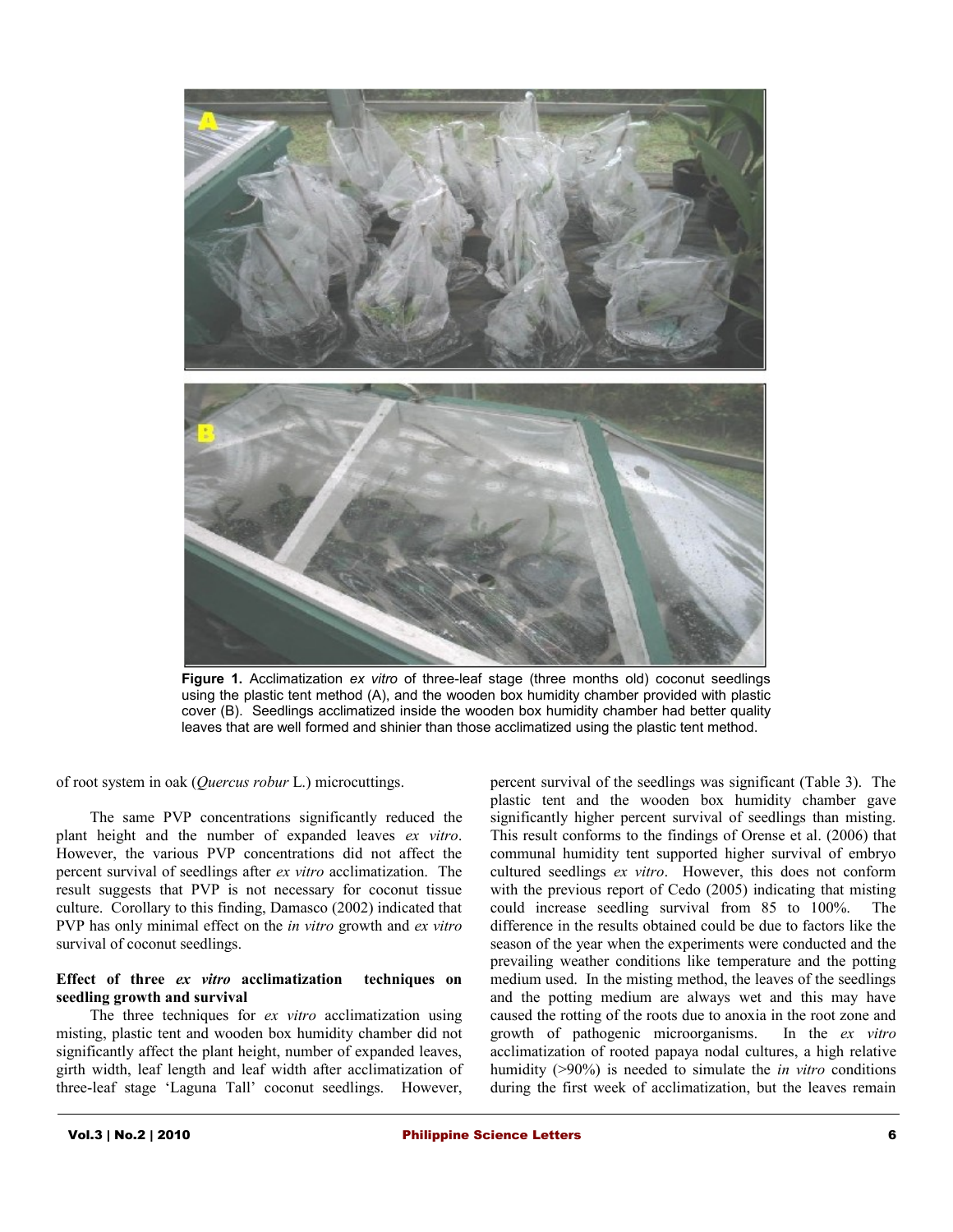dry to avoid rotting of the plantlets (Drew 2003).

The result of the present study suggests that either the plastic tent or the wooden box humidity chamber method could be used for *ex vitro* acclimatization of coconut seedlings. The plastic tent is constantly touching the leaves of the seedlings, while misting constantly washes off the powdery substance (bloom) on the surface of the leaves that make them look dull, instead of being shiny because the bloom is removed on the upper surface of the leaves. The seedlings acclimatized using the wooden box humidity chamber with plastic cover had shinier leaves and better appearance than those acclimatized inside the plastic tent and the misting method (Figure 1). The better formation of the leaves is probably due to the ample space inside the chamber that provided proper aeration, allowing the leaves of the seedlings to grow freely inside the chamber. Similar benefits of papaya cultures have been reported using the perspex humidity cabinet being used in Australia for acclimatizing rooted nodal cultures (Drew 2003).

In contrast, in the plastic tent method, the narrow size of the plastic tent did not provide sufficient space for expansion of the leaves, limited air circulation and impeded the overall growth of the seedlings. In terms of practicality, the wooden box humidity chamber with plastic cover is more practical to use because it requires only minimal expense and would be more convenient to handle than the plastic tent and the misting technique. The use of the wooden box humidity chamber is also more advantageous than the plastic tent because its cover can be lifted gradually to expose the seedlings for them to adapt slowly to the ambient conditions in the greenhouse. In addition, the wooden box humidity chamber can be used repeatedly in acclimatizing *in vitro* derived coconut seedlings. However, because plastic bags are readily available, they have been used routinely for acclimatizing "makapuno" tissue cultured coconuts (De Guzman and Del Rosario 1974, Rillo 1995).

#### **Effect of potting-out at different stages of seedling development on growth and survival**

*Ex vitro* acclimatization for one month of coconut seedlings at the two- and three-leaf stage of development using the wooden box humidity chamber had no significant effect on growth and seedling survival (Table 4). The three-leaf stage seedlings are being used for acclimatization using the plastic tent method (Rillo and Paloma 1992b). While there are no significant differences in the growth response and survival of seedlings after *ex vitro* acclimatization for one month, the result suggests that potting-out and acclimatization can be done in either of the two stages of leaf development. Furthermore, the insignificant difference in seedling survival in the two treatments suggests that for practicality, acclimatization can be done as early as the two-leaf stage (two months old) using the wooden box humidity chamber to save time and resources while good quality seedlings can still be raised at the shortest possible time.

#### **CONCLUSIONS**

The different techniques for medium replenishment or *in vitro* irrigation significantly affected the plant height, leaf production, development of secondary roots of 'Laguna Tall' coconut seedlings, and contamination of cultures. The plant height and the development of secondary roots were significantly increased by *in vitro* irrigation of the cultures after 60 days, but were not significantly different from regular subculture every 30-40 days. The number of expanded leaves was significantly promoted using *in vitro* irrigation after 60 days. Medium replenishment significantly decreased contamination of cultures; hence, it is recommended for use in coconut tissue culture. Polyethylene glycol (PEG, 10 and 20 mg L<sup>-1</sup>) and polyvinylpyrolidone (PVP, 10 and 20 mg L<sup>-1</sup>) significantly reduced the number of secondary roots and expanded leaves *in vitro* and the plant height and leaf production *ex vitro*. Thus, PEG and PVP are not recommended for use in coconut embryo culture.

The three *ex vitro* acclimatization techniques, namely: misting, plastic tent and the wooden box humidity chamber, had no significant effect on seedling growth. However, seedling survival *ex vitro* is significantly affected by the acclimatization techniques. Seedlings acclimatized using the plastic tent and the wooden box humidity chamber had significantly higher survival than those seedlings acclimatized using the misting method. The wooden box humidity chamber method is recommended for *ex vitro* acclimatization because it allowed the development of better quality seedlings with well-formed and shiny leaves. Moreover, potting-out at the two different stages of seedling development (i.e. two- and three-leaf stage) had no significant effect on the growth and survival of seedlings after acclimatization. Hence, it is recommended that acclimatization of *in vitro* derived seedlings could be done either at the two- or three-leaf stage of development.

#### **ACKNOWLEDGMENTS**

The authors acknowledge the Australian Centre for International Agricultural Research (ACIAR) for the financial support. The project staff of the University of Queensland, Brisbane, Australia for the efficient project management and technical support, and the Crop Science Cluster-Institute of Plant Breeding, University of the Philippines Los Baños (UPLB) for the physical facilities. The assistance rendered to the authors by Ms. Leila S. Caymo, Ms. Lolita DC Valencia, Ms. Abigail May R. Oropesa, Mr Joseph C. Beredo, Mr. Nicasio T. Wagan and Mr. Bill Anderson is also acknowledged. The useful suggestions of the reviewers are highly appreciated.

#### **CONFLICTS OF INTEREST**

This study has no conflicts of interest with other researches on coconut tissue culture from the Philippine Coconut Authority and other units of UP Los Baños, rather it is complementary.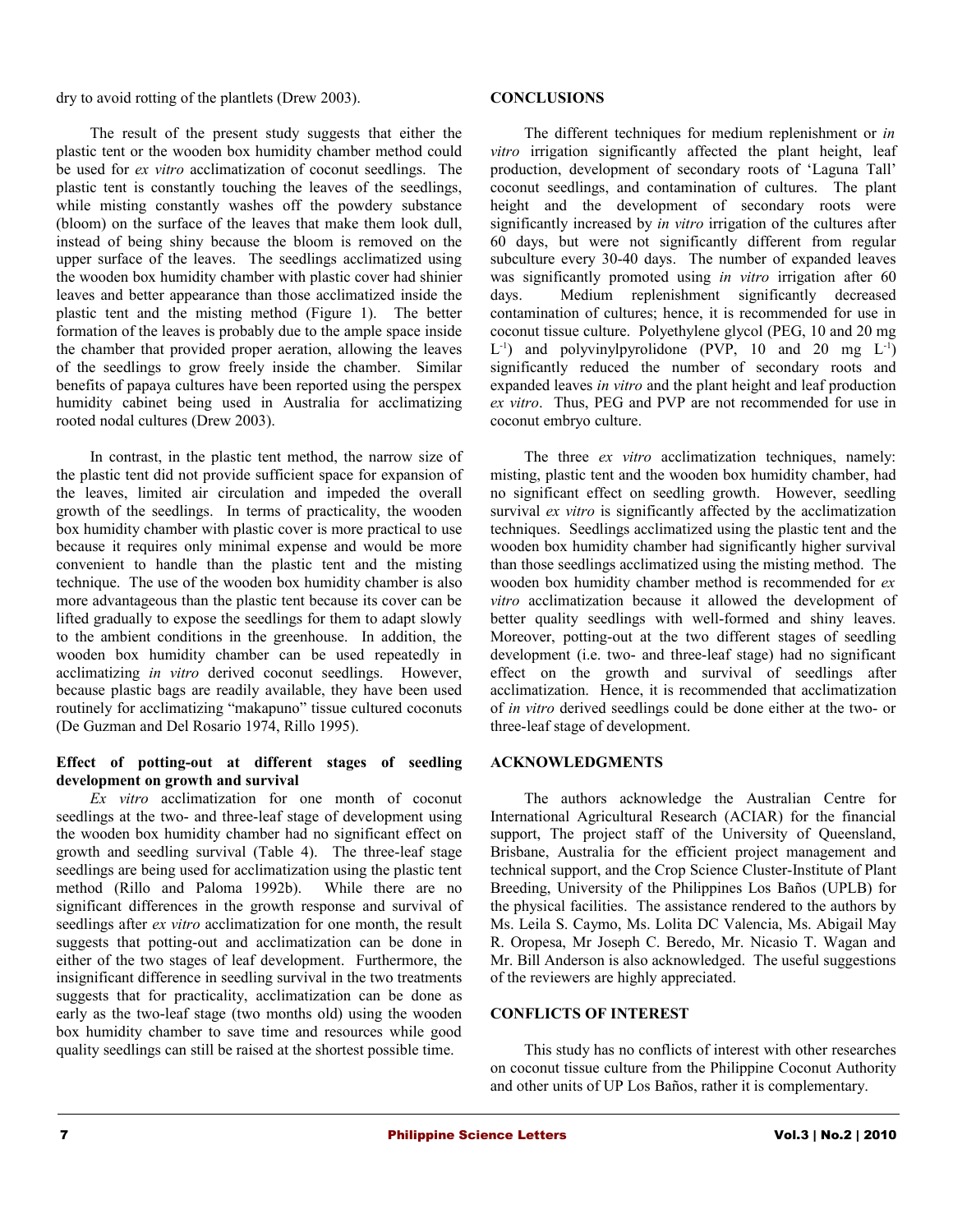#### **CONTRIBUTION OF INDIVIDUAL AUTHORS**

Dr. PM Magdalita is the leader of the project entitled, "Acclimatization and Seedling Establishment *Ex Vitro* of Tissue Culture-Derived Coconut", from where this article was based. He wrote the article, while Dr. OP Damasco is the study leader of the project. Both authors performed the experiments for this study equally.

#### **REFERENCES**

- Assy-Bah B. Culture in vitro d'embryòs zygotiques de cocotiers. Olėagineux 1986; 41:321-328. (English abstract available).
- Assy-Bah B and Engelmann F. Cryopreservation of immature embryos of coconut (*Cocos nucifera* L.). Cryo Letters 1992; 13:67-74.
- Cedo MLO. Improving the efficiency of the UPLB coconut embryo protocol for large scale production of "makapuno" seedlings. Unpublished Professorial Chair Lecture. March 5, 2002, Department of Horticulture, College of Agriculture, University of the Philippines Los Baños, College, Laguna.
- Cedo MLO. From plants *in vitro* to plantations: bridging the crucial gaps in the mass production of embryo-cultured "makapuno". Unpublished Professorial Chair Lecture. June 2005, Department of Horticulture, College of Agriculture, University of the Philippines Los Baños, College, Laguna. 30 p.
- [DA-BAS] Department of Agriculture-Bureau of Agricultural Statistics. Crop production statistics of the Philippines. Diliman, Quezon City. 2009.
- Damasco OP. Utilization of embryo culture technology for germplasm conservation: Development of medium term conservation for coconut zygotic embryos in the Philippines. In: Engelmann F, Batugal P, Oliver JT, eds. Coconut Embryo Culture: Part II. Selangor, Malaysia: International Plant Genetic Resources Institute Regional Office for Asia, the Pacific and Oceania, 2002: p. 67-79.
- Dami I and Hughes HG. Effect of PEG-induced water stress on in vitro hardening of 'Valiant' grape. Plant Cell Tiss Org Culture 1997; 47:97-101.
- De Guzman EV and Del Rosario AG. The growth and development in soil of "makapuno" seedlings cultured *in vitro*. National Research Council of the Philippines Res Bull 1974; 29:1-16.
- Doley D and Leyton L. Effects of growth regulating substances and water potential on the development of wound callus in

*Fraxinus*. New Phytologist 1970; 69:87-102.

- Drew RA. Micropropagation of *Carica papaya* and related species. In: Jain SM, Ishii K, ed. Micropropagation of Woody Trees and Fruits. Dordrecht, The Netherlands: Kluwer Academic Publishers, 2003: p. 543-564.
- Eeuwens C J. Mineral requirements for growth and callus initiation of tissue explants excised from mature coconut palms (*Cocos nucifera* L.) cultured *in vitro*. Physiol Plant 1976; 36:23-28.
- George EF and Sherrington PD. Plant propagation by tissue culture: Handbook and directory of commercial laboratories. Busingstoke, London: Exegenetics Eversley Ltd., 1984:228-235.
- Hyder N, Sims JJ, Wegulo SN. *In vitro* suppression of soilborne plant pathogens by coir. Hortechnology 2009; 19:96-100.
- Karunaratne S, Santha S, Kovoor A. An *in vitro* assay for drought-tolerant coconut germplasm. Euphytica 1991; 53:25-30.
- Malà J, Kàlal J, Cvrckovà H, Cvikrovà M, Eder J. The effect of reduction of exuded phenolic substances level on rooting of oak microcuttings. Acta Horticulturae 2000; 530:353-362.
- Malaurie B, N'Nan O, Hocher V, Ilbert P, Grosdemange F, Konan JL, Zakra N, Verdiel JL. State of zygotic coconut embryo culture and cryopreservation research at IRD/CIRAD, France. In: Engelmann F, Batugal P, Oliver JT, eds. Coconut Embryo Culture: Part II. Selangor, Malaysia: International Plant Genetic Resources Institute Regional Office for Asia, the Pacific and Oceania, 2002: p. 146-156.
- Mañalac MM. Cash in on coconut. Biolife. March-April 2008 Issue, 2008; p. 8-11.
- Orense OD, Rillo EP, Imperial LAP, Cueto CA, Lobos AA, Areza MBB. Fast and low cost approach for commercial production of "makapuno" seedlings using embryo culture technique. Paper presented during the  $18<sup>th</sup>$  DA-BAR National Research Symposium, 2006.
- Orense OD, Banaobra ZS, Rillo EP, Ebert AW. *In vitro* hardening of aseptically-grown coconut seedlings. Philipp J Crop Sci 1995; 20(1).
- Peach y Ake A, Santamaria J, Souza R, Talavera C, Maust B, Oropeza C. Changes in culture conditions and medium formulation to improve efficiency of *in vitro* culture of coconut embryos in Mexico. In: Engelmann F, Batugal P, Oliver JT, eds. Coconut Embryo Culture: Part II. Selangor, Malaysia: International Plant Genetic Resources Institute